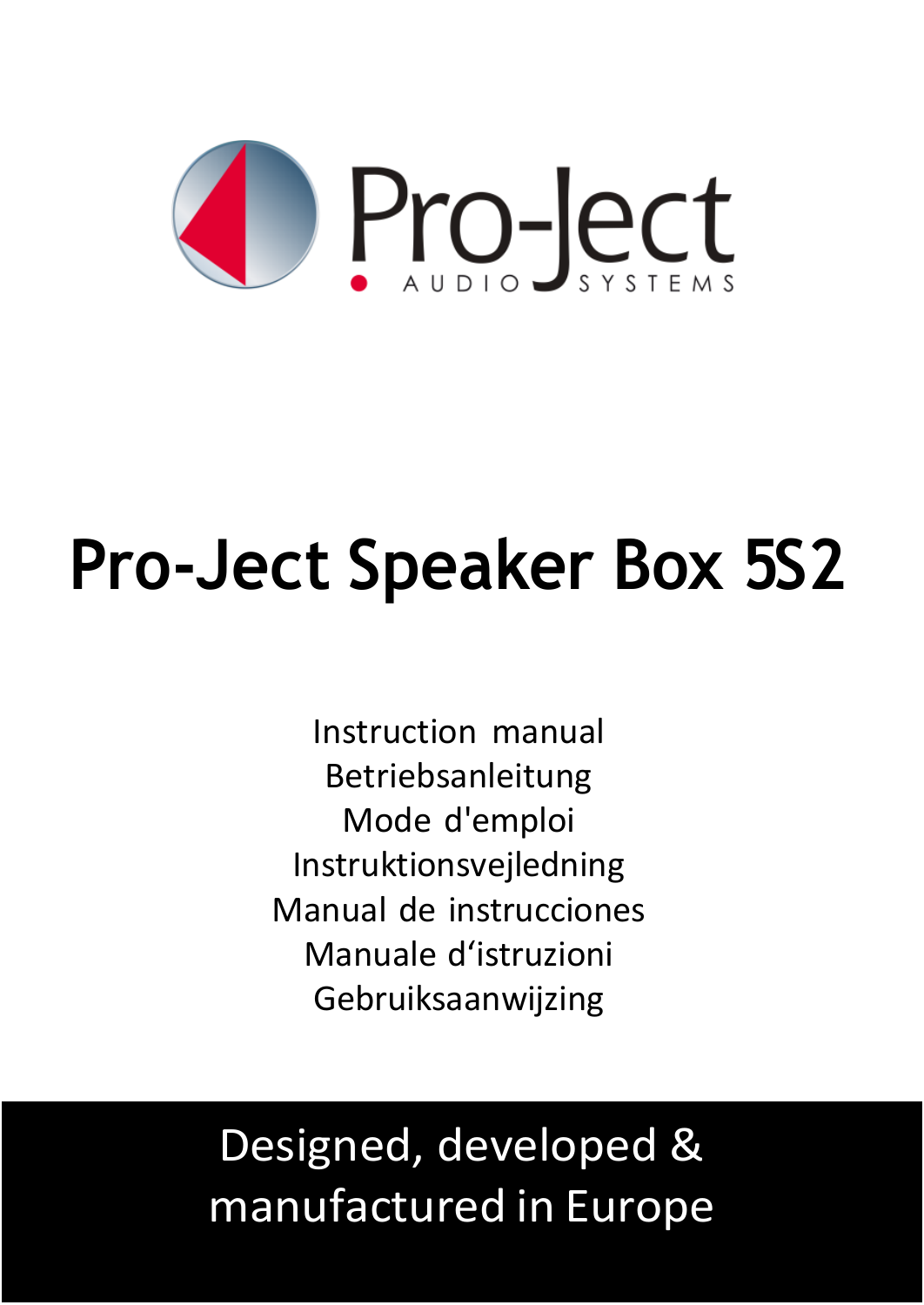| Content                 | 2       |
|-------------------------|---------|
| Instruction manual      | $3 - 6$ |
| Betriebsanleitung       | 7       |
| Mode d'emploi           | 8       |
| Instruktionsvejledning  | 9       |
| Manual de instrucciones | 10      |
| Manuale d'istruzioni    | 11      |
| Gebruiksaanwijzing      | 12      |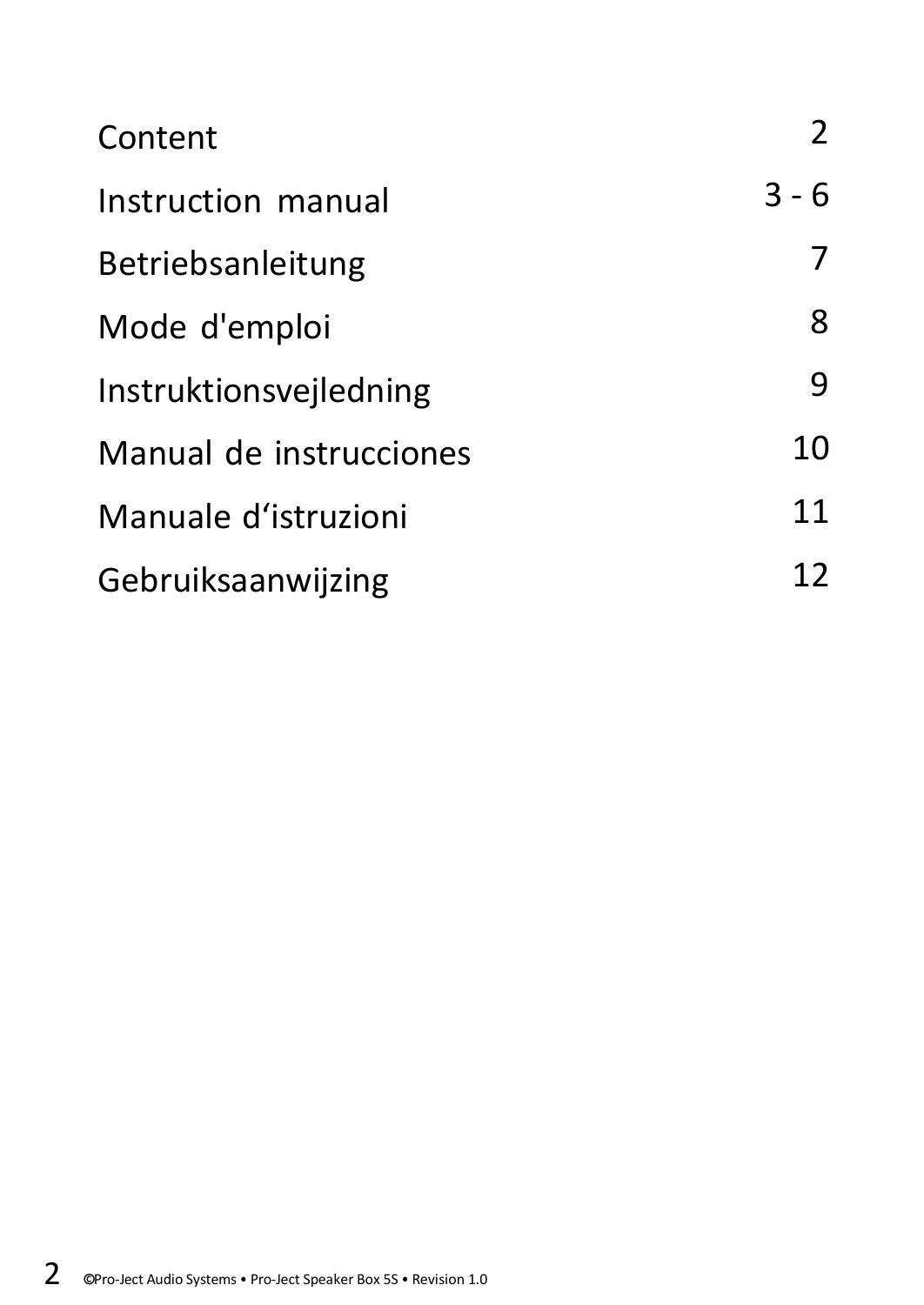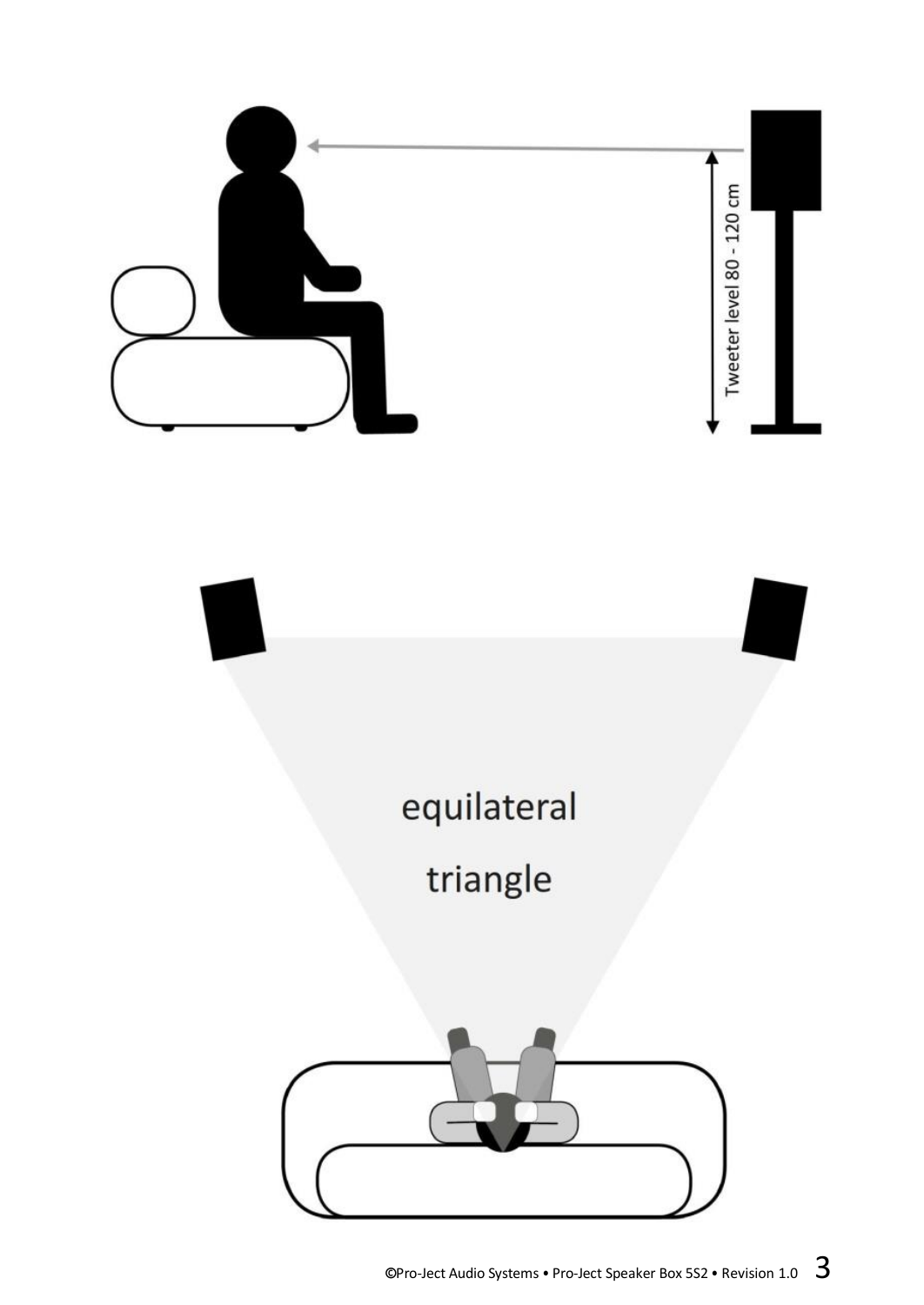#### **Dear music lover,**

You have just purchased one of the best domestic hi-fi loudspeakers available and we hope you will enjoy the music they reproduce for many years to come. Before connecting your loudspeakers and to achieve maximum performance and reliability you should study these instructions for use carefully.

# **Safety instructions**

Avoid spilling liquids on speaker, connection terminal or speaker cable. Never place any item containing liquid such as a flower vase on or near the device. Never place any naked flame sources, such as lighted candles on or near the speakers. The product shall not be used in damp or wet locations, next to a bathtub, sink, swimming pool or any other similar conditions.

# **Loudspeaker positioning**

Ideally both loudspeakers should be positioned at same level (tweeter in about ear level) and in same distance from the listener, at least 50 cm from a rear wall, 1 meter from a side wall and ideally forming an equilateral triangle – see page 3 of this manual. If loudspeakers are placed too close to each other or too far apart, stereo images will not be fully developed. The listeners distance from the loudspeakers should be at least equal to and preferably greater than the distance between the loudspeakers. Tests should be made with both speech recordings and music before deciding upon final locations.

Bookshelf speakers not only can be placed on bookshelves, whenever possible special speaker stands may give better results, also dedicated table stands can be used or placement on a wall. Special absorbers will help to prevent vibration transmission to surfaces. Pro-Ject Audio Systems offers Speaker stands (SB Stand 70), table stands (Speaker desktop stands), Wall brackets (Speaker Box wall bracket) and vibration absorbers (Damp it).

<http://www.box-designs.com/main.php?list=speakers&cat=speakers&lang=en>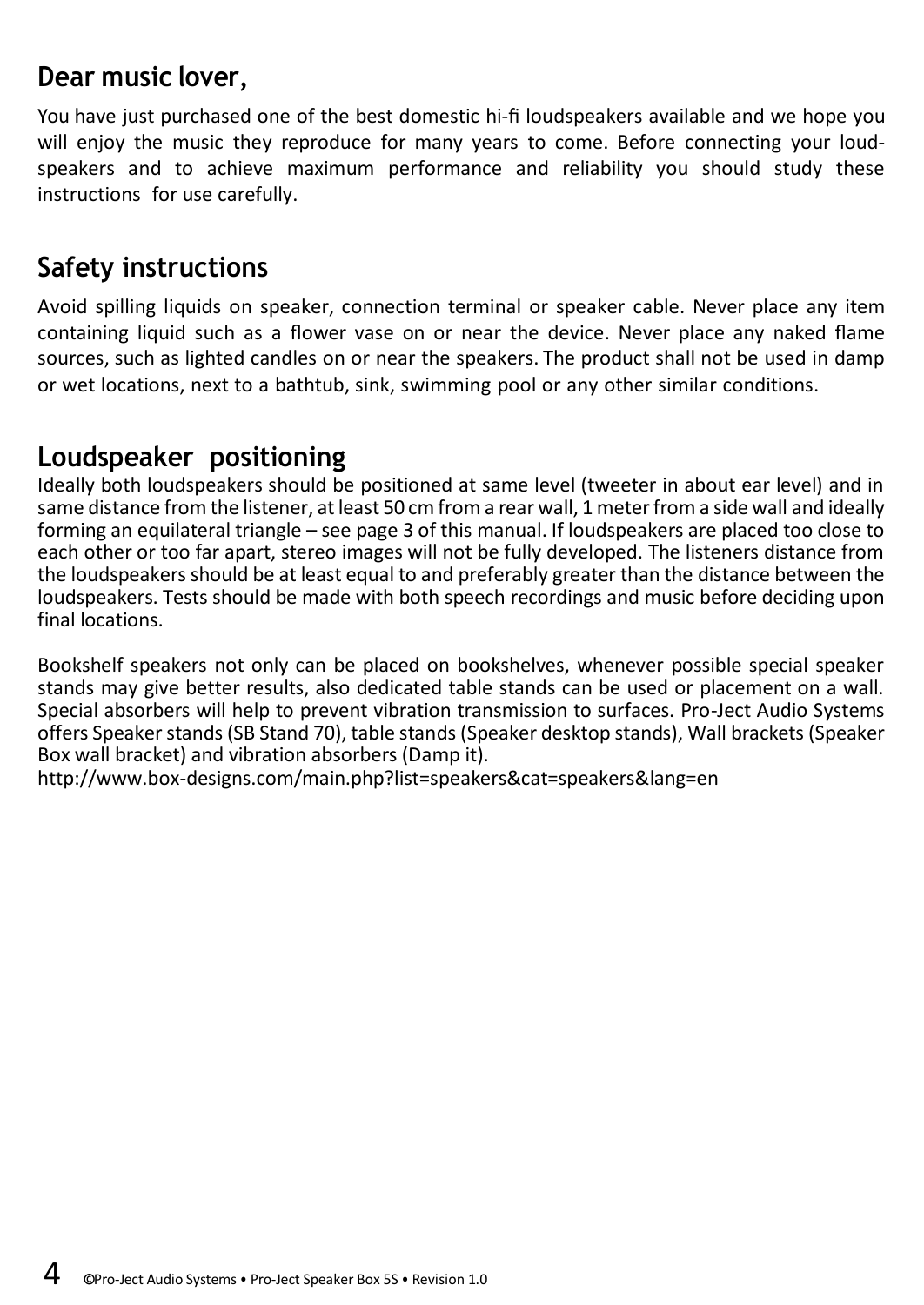# **Amplifiercapacity-powerhandling**

Your loudspeaker system will operate satisfactorily with any good amplifier designed for use with an 4-8 Ohm impedance load. Although loudspeakers are designed to handle high power loadings, you must remember that any loudspeaker that is abused with excessive use of volume, tone controls and graphic equalizers is likely to cause damage to the drive-units. Be careful especially with small amplifiers constantly driven on high power levels, as these may be liable to go into ,,clipping mode" and distort the signal causing possible damage. If you hear a distorted signal through the loudspeakers you must reduce the power level.

# **Connectingtoyouramplifier**

We strongly recommend the use of high quality speaker cables, colour coded or grooved cables are recommended to assist checking polarity, your local dealer should be able to advise you on this point. Always switch OFF your amplifier before making any connections or adjustments to the system. Wire the right-hand channel cable so that the positive (RED) terminal of your loudspeaker is connected to the positive (RED) on your amplifier, and the negative (BLACK) terminal of your loudspeaker is connected to the negative (BLACK) terminal on your amplifier. Repeat the instructions for the left-hand channel. Do NOT connect more than one loudspeaker to one terminal on your amplifier.

**Please set the volume level to minimum before switching on the amplifier!**

# **Phasing**

Providing that you have followed the connecting instruction correctly the loudspeakers should be in phase and provide solid stereo images. If however, you have any doubt as to the phasing of the loudspeakers, try reversing the connections (RED & BLACK) to ONE of the loudspeakers, and play a recording which has plenty of deep bass operating both loudspeakers simultaneously with the stereo amplifier switched to "mono". The correct polarity is indicated by firm full bass, when incorrect, the bass will be noticeably much weaker.

# **Service**

No routine attention is required to the working parts of the loudspeakers and being very reliable loudspeakers rarely require service. Any service problems should in the first instance be referred to your dealer.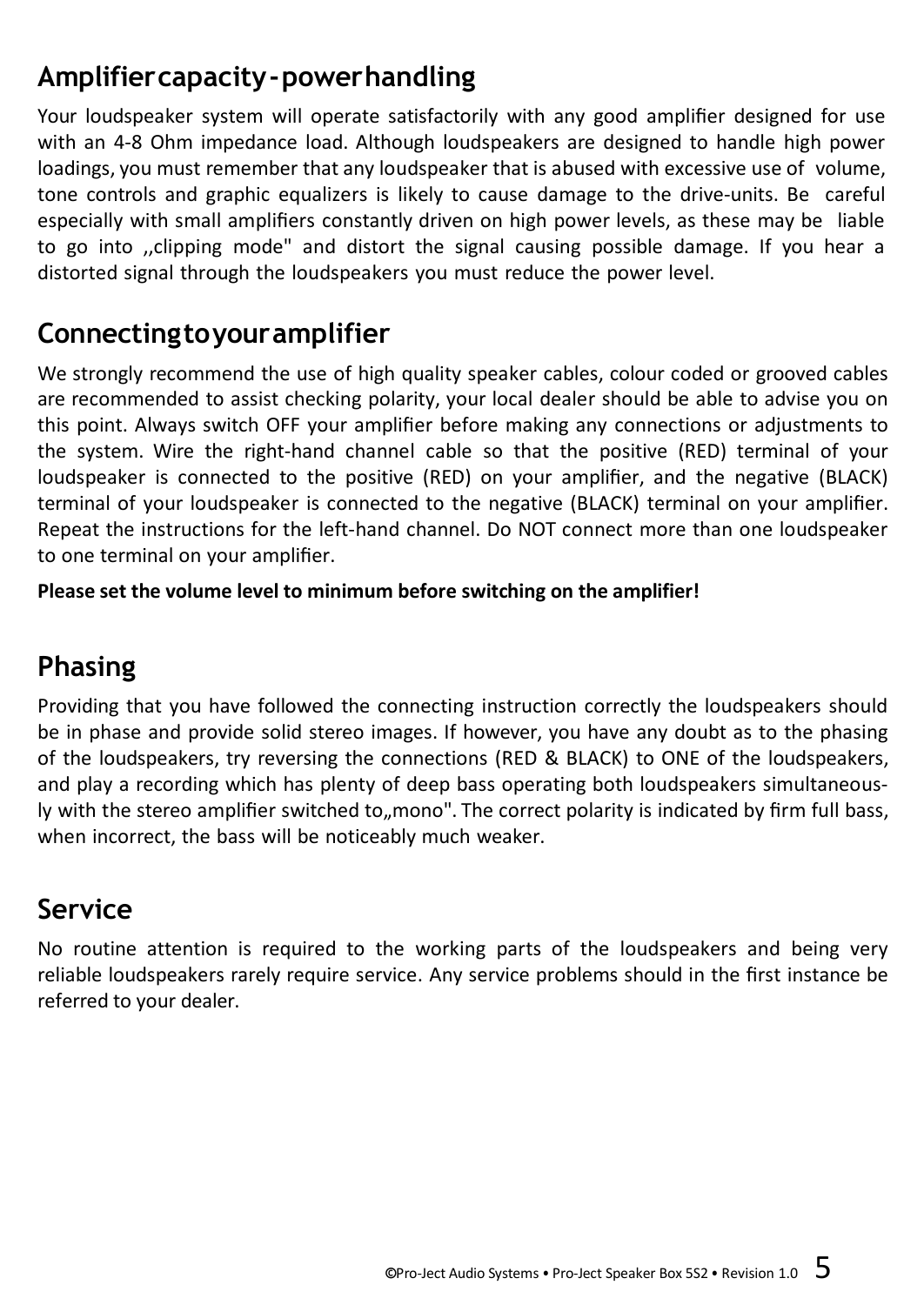# **Betriebsanleitung**

Wir danken Ihnen, dass Sie Pro-Ject Box Design Lautsprecherboxen gekauft haben. Wir sind sicher, dass Sie diese Lautsprecherboxen viele Jahre genießen werden. Die folgenden Anweisungen sollen Ihnen helfen, den höchstenGenussIhrer Boxenzu sichern.

#### **Belastbarkeit**

Ihre Lautsprecherboxen können Sie an jedem guten Verstärker mit 4 oder 8 Ohm Anschluss betreiben. Sie sollten wissen, dass Verstärker mit kleiner Wattleistung, die ständig mit voller Leistung betrieben werden, eher Schaden an den Lautsprechern verursachen als Verstärker, die eine hohe Wattleistung haben. Der Grund ist, dass kleine Verstärker, die an ihrer Leistungsgrenze betrieben werden, möglicherweise ihren »Clipping«-Bereich erreichen und so verzerrte Signale an die Lautsprecher weiterleiten. Es kann dabei zu einer Zerstörung der Lautsprecher kommen.

Wenn Sie ein verzerrtes Signal aus Ihren Lautsprechern hören, sollten Sie sofort die Lautstärke »Volume« niedriger stellen.

# **Kabel&Anschluss**

Schalten Sie bitte den Verstärker aus, bevor Sie die Kabel verbinden. Verbinden Sie den rechten Kanal so, dass der rote Anschluss am Lautsprecher mit dem roten Verstärker-Anschluss verbunden wird. Dann verbinden Sie den schwarzen Anschluss am Lautsprecher mit dem schwarzen Anschluss am Verstärker. Für den linken Kanal wiederholen Sie den Vorgang, wie oben beschrieben. Verbinden Sie nicht mehr als eine Lautsprecherbox mit einem Kanal des Verstärkers.

# **Aufstellung**

Am besten platzieren Sie die Lautsprecherboxen mindestens 50 cm vor der Wand, 1 Meter von der Seitenwandentferntundsoauseinander, dass ein gleichschenkeliges Stereodreieck entsteht. WenndieLautsprecherzunahe oder zuweit auseinander sind, dann wird das Stereobild nicht vollständig entwickelt. Der Abstand vom Zuhörer bis zu den Lautsprecherboxen soll mindestens so groß sein wie der Abstand zwischen den Boxen, und am besten größer. Bevor Sie die endgültige Platzierung festlegen,sollten Sie Tests durchführen,sowohl basiert auf Musik als auch auf Sprache.

# **Kundendienst**

Bei Lautsprechern ist keine regelmäßige Inspektion der beweglichen Teile erforderlich. Im seltenen Fall eines Defekts kontaktieren Sie ihren Händler oder einen autorisierten Servicebetrieb.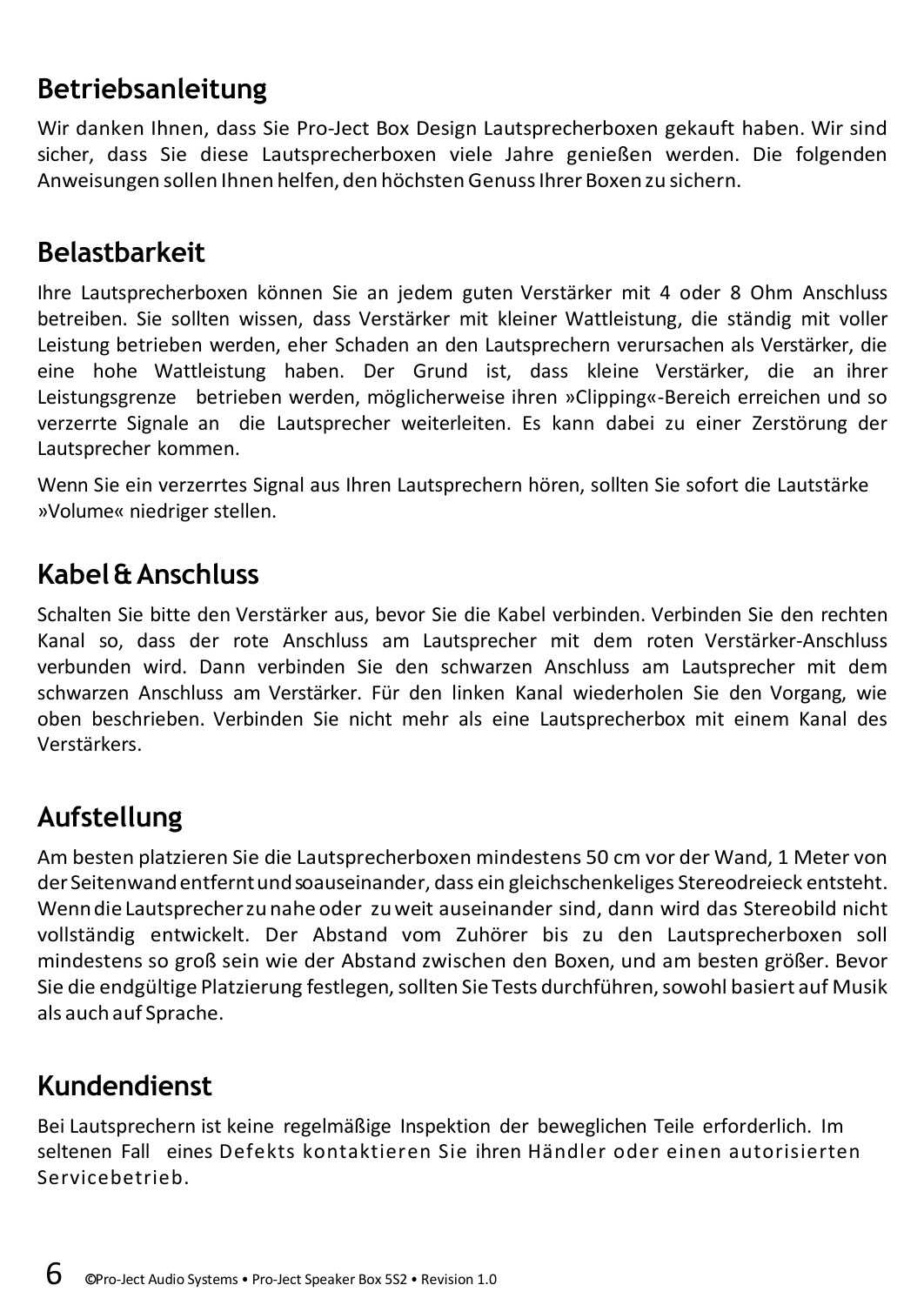# **Mode d'emploi**

Avant tout, permettez nous de vous remercier d'avoir acheté des enceintes . Vous venez d'acquérir l'une des meilleures enceintes hi-fi et nous espérons que vous jouïrez du son qu'elles offrent pendant de nombreuses années. Le mode d'emploi suivant vous permettra d'obtenir toute la satisfaction musicale que vous attendez des enceintes . Avant de procéder à l'installation et au branchement, nous vous recommandons de lire attentivement cette notice.

#### **Compatibilité de l'amplificateur/puissance d'utilisation**

Vous pouvez relier vos enceintes à tout amplificateur de bonne qualité d'une puissance de 4 à 8 Ohms. Vous devez savoir que des amplificateurs de faible puissance continuellement soumis à un volume éleve peuvent endommager les enceintes, plus que des amplificateurs ayant une puissance trop élevée. En effet, les petits amplificateurs utilisés de maniere irraisonnable peuvent au niveau de l'écrétage causer des dommages irreparables.C'est pourquoi Si vous entendez un signal dans le haut-parleur, vous devez réduire la puissance.

#### **Le branchement**

Avant de procéder au branchement des tables, assurez-vous que l'amplificateur est éteint. Branchez le côté droit de façon à ce que la borne d'entrée rouge de l'enceinte soit reliée à la borne rouge de l'amplificateur. Ensuite reliez la borne d'entrée noire de l'enceinte a la borne noire de l'amplificateur. Renouvelez la méme opération pour le côté gauche. Ne branchez en aucun cas plus d'une enceinte sur chaque borne de l'amplificateur.

#### **Le positionnement**

Nous vous recommandons de placer les enceintes à une distance de 50 cm du mur de fond, à un mètre du mur de côté. Un espacement entre les deux enceintes d'au moins deux mètres est nécessaire pour une bonne acoustique. La distance entre les deux enceintes et la distance entre les enceintes et l'utilisateur est très importante, Si les enceintes sont trop près ou trop loin l'une de l'autre, on ne peut obtenir un bon effet stéréo. Dans un salon, un espacement de 2 à 4 mètres donne en général un résultat satisfaisant. La distance entre l'utilisateur et les enceintes doit au moins être aussi grande que celle entre les deux enceintes et si possible plus grande. Avant de décider de leur emplacement définitif, vous devriez effecteur des tests autant au niveau d'écoute de la musique que des paroles pouvant accompagner cette musique.

#### **Le service Après-Vente**

Les pièces composant les enceetes ne requièrent aucune inspection régulière. Ce n'est que dans de très rares cas qu'il est nécessaire de prendre contact avec le service Après-Vente. Si toutefois cela se produisait, contactez votre revendeur.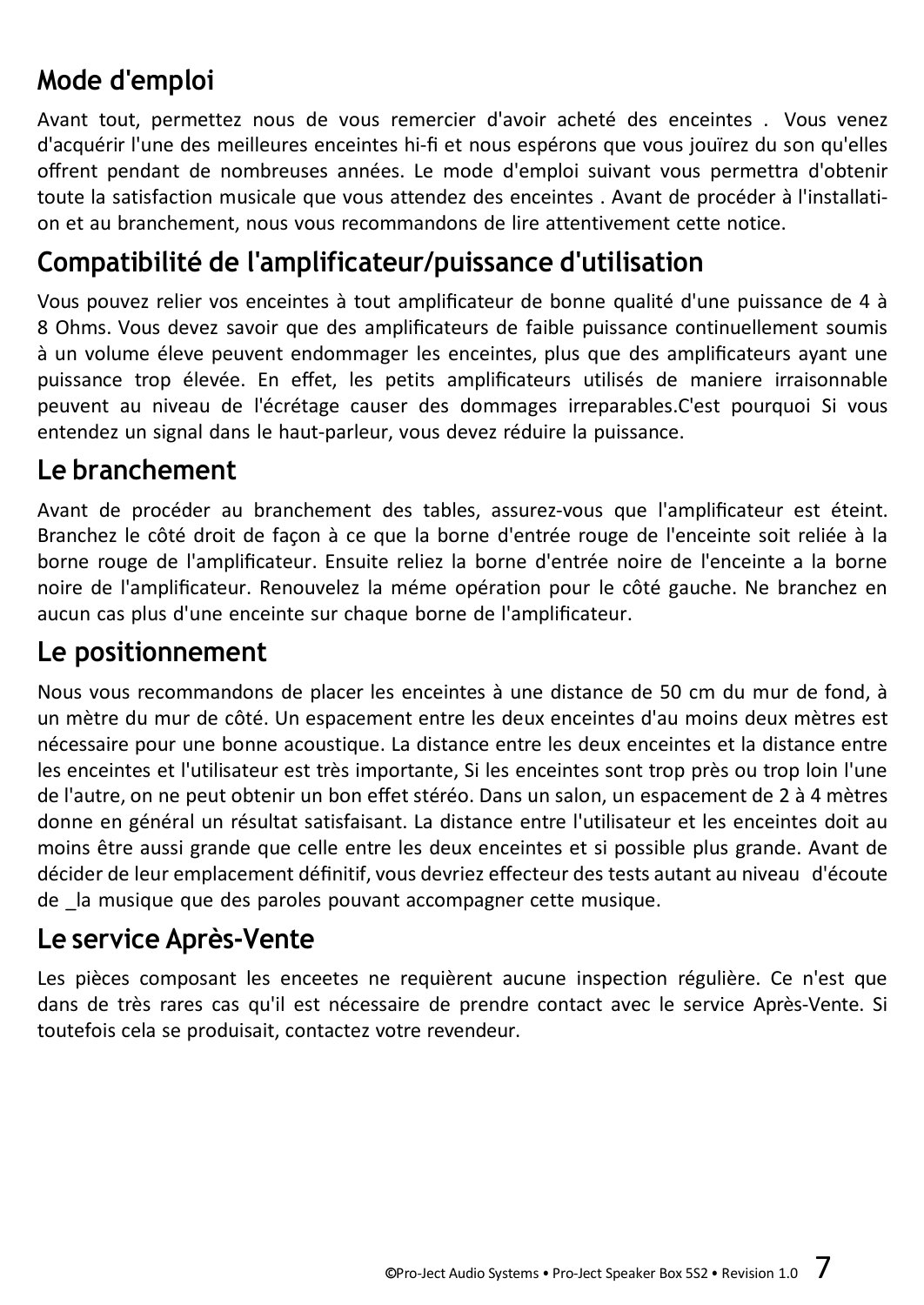# **Instruktionsvejledning**

Vi vil gerne takke Dem for Deres køb af højttalere. De har netop købt nogle af de bedste højttalere på markedet til privat brug og vi håber, at De vil få glæde af højttalerne i mange år fremover. Det efterfølgende er udfærdiget for at hjælpe Dem til en større musikalsk tilfredsstillelse gennem Deres højttalere. Inden De tilslutter Deres højttalere anbefaler vi, at De læser denne manual grundigt. Deres højttalere vil virke tilfredsstillende med enhver god forstærker udviklet til brug ved 4-8 Ohms belastning, Selv om højttalere er udviklet til at kunne klare store belastninger må De huske på at enhver højttaler, som bliver misbrugt ved overdrevent brug af volume kan skade højttalerenhederne. Hvis De hører et forvrænget signal fra Deres højttaler, reducer da straks lydstyrken.

# **Tilslutning til Deres forstærker**

Vi anbefaler at De anvender højkvalitets højttalerkabler. Deres lokale Radio/TV forhandler vil kunne hjælpe Dem med det rette valg af kabler. Husk altid at slukke Deres forstærker før de laver nogle tilslutninger eller rettelser til systemet. Forbind højre kanal ledning således at den positive (RØD) terminal på Deres højttaler er forbundet med den positive (RØD) terminal på Deres forstær-ker, og den negative (SORT) terminal på Deres højttaler er forbundet med den negative (SORT) terminal på Deres forstærker. Gentag disse instruktioner ved tilslutning af venstre kanal. (NB: De må ikke forbinde mere end en højttaler til hver terminal på Deres forstærker).

# **Korrekt fase**

Såfremt De har tilsluttet højttalerne rigtig vil disse kunne levere et korrekt stereosignal. Hvis De er i tvivl om korrekt tilslutning, da ombyt RØD og SORT på en af højttalerne. De vil nu kunne høre en forskel i bassen. Ved forkert tilslutning vil højttalernes bas lyde svagere end ved korrekt tilslutning.

# **Højttalernes position**

Den mest fordelagtige placering af Deres højttalere vil være mindst 50 cm fra bagmuren, I meterfra sidemuren og mindst 2 meter mellem hver højttaler. Afstanden mellem de 2 højttalere og afstanden mellem højttaleren og lytter er også meget vigtig. Afstanden til lytter og til højttalerne skal mindst være lige stor som afstanden mellem højttalerne og helst større. Før De beslutter placering, bør De lave en test baseret på både musik og på tale.

# **Service**

Ingen regelmæssig eftersyn af bevægelige dele er nødvendig. Skulle dette mod forventning blive nødvendigt, kontakt da Deresforhandler.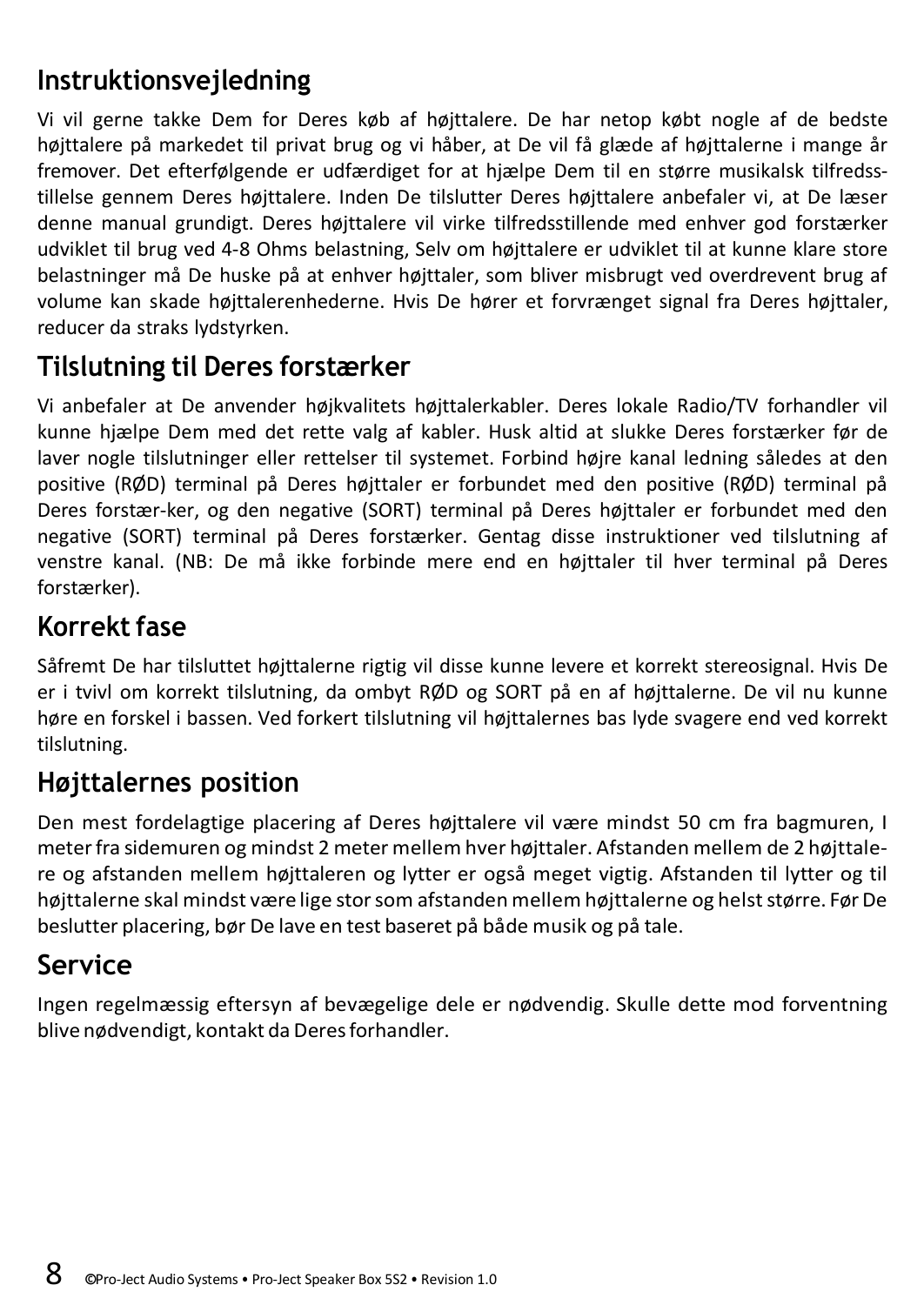# **Gebruiksaanwijzing**

Gefeliciteerd met de aankoop van luidsprekers. Hetzijn werkelijk één van de beste hifi luidsprekers op de markt. De uitstekende geluidskwaliteit zal u dan ook jarenlang plezier bezorgen, Vooraleer over te gaan tot installatie en aansluiting, raden wij u aan nauwkourig de gebruiksaanwijzing te lezen. Pas dan zult u een optimale geluidskwaliteit bekomen.

# **Compatibiliteit van de versterker/gebruikskracht**

U kunt uw luidsprekers aansluiten op elke degelijke versterker van 4 tot 8 Ohm. Versterkers van mindere kwaliteit die onderbewig zijn aan een voortdurend hoog volume kunnen uw luidsprekers namelijk beschadigen, Kleine versterkers die op onverantwoorde wijze gebruikt worden, kunnen onherstelbare sohade aanbrengen. Daarom moot u bij het horen van een-signaal in de luidsprekers, het geluid lager zetten.

# **Het aansluiten**

Vooraleer u tot het aansluiten van de kabels overgast, let er dan op dat de versterker uistaat, Sluit do rechterzijde zodanig aan dat de rode ingangsklem van de luidspreker verbonden is met de rode ingangsklem van de versterker. Verbindt vervolgens de zwarte ingangsklem van de luidspreker met de zwarte ingangsklem van de versterker. Herhaal deze procedure ook voor de linkerzijde. Sluit in geen geval nooit méér dan 1 luidspreker aan op elke ingangsklem van de versterker.

# **Dienstnaverkoop**

De onderdelen van de luidsprekers habben geen regelmatige controle nodig. Enkel in zoldzame gevallen is het nodig om contact op te nemen met de dienst naverkoop. Indien dit gevalzich voordoet, contacteer dan uw verkoper.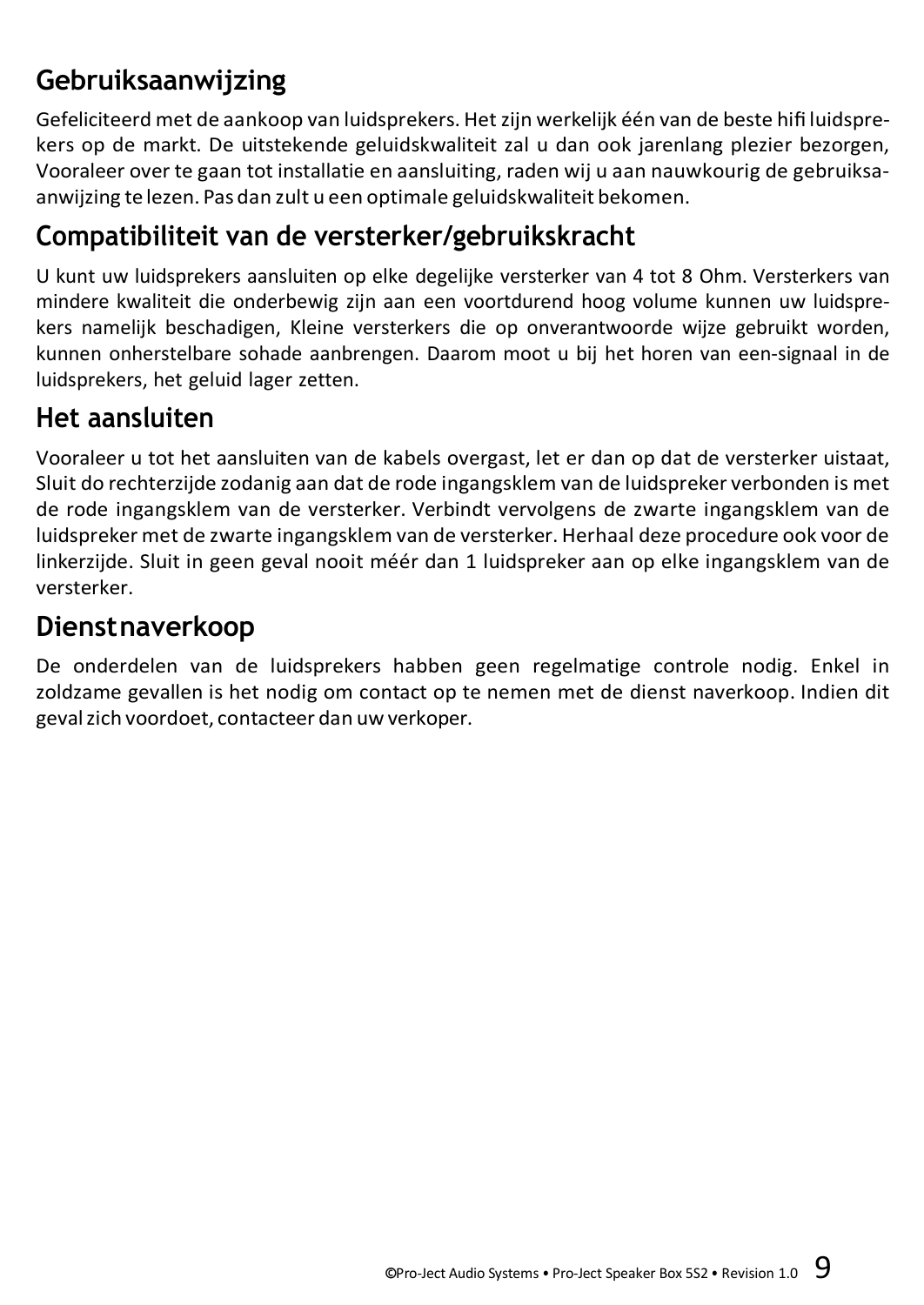# **Manual de instrucciones**

Queremos agradecerle su compra de altavoces . Acaba de comprar uno de los mejores altavoces en el mercado para uso domestico y esperamos que disfrute los altavoces durante muchos años en el futuro. Lo siguiente está extendido para ayudarle para una mayorsatisfacci- ón musical a través de sus altavoces. Antes de conectar sus altavoces recomendamos que lea este manual detenidamente. Sus altavoces funccionaran satisfactoriamente con cualquier buen amplificador desarollado para el uso de 4-8 ohmios de carga. A pesar de que los altavoces están desarollados para soportar cargas grandes debe acordarse de qualquier altavoz que es abusado con respecto a uso excesivo del volumen puede dañar los drivers de los altavoces. Si escucha una señal distorsionada debe reducir el volumen de immediato.

#### **Connección de su amplificador**

Le recomendamos que utilice cables de altavoces de alta calidad. Su distribuidor local de TV/Radia podrá asistirle en su elección correcta de cables. Acuerdese de siempre apagar su amplificador antes de realizar cualquier conección ó conección al sistema. Una el cable derecho asi que la terminal positiva (roja) en su altavoz está conectada con la terminal positiva (roja) en su amplificador, y la terminal negativa (negra) en su altavoz esta conectada con la terminal negativa (negra) en su amplificador. Repita estas instrucciones al conectar el canal izquierdo. (No conecte más de un altavoz a cada terminal de su amplificador).

#### **Fasecorrecto**

Si ha conectado sus altavoces correctamente, estos podrán dar una correcta señal de stereo. Si no esta seguro de si la conección es correcta, cambie rojo y negro en uno de los altavoces, Podrá oir un cambio en el bajo. Si la conección es incorrecta el bajo de los altavoces se esuchará mas débil que si la connec-ción fuera correcta.

#### **Posicióndelosaltavoces**

La posición ideal de sus altavoces seria por los menos SO cm de la pared trasera, 1 metro de la pared lateral y por los menos 2 metrosentra cada uno de los altavoces. La distancia entre los dos altavoces y la distancia entre el altavoz y el oyente es muy importante. La distancia entre el oyente y los altavoces por lo menos debe ser igual o mayor que la distancia entre los altavoces, preferiblemente mayor. Antes de que decida la posición, debe hacer una prueba basada en la musica y en el habla.

# **Servicio**

Ninguna atención rutinaria de las partes móviles es necesaria, si contra toda prevesión tiene algún problema, contacte su vendedor lo antes posible.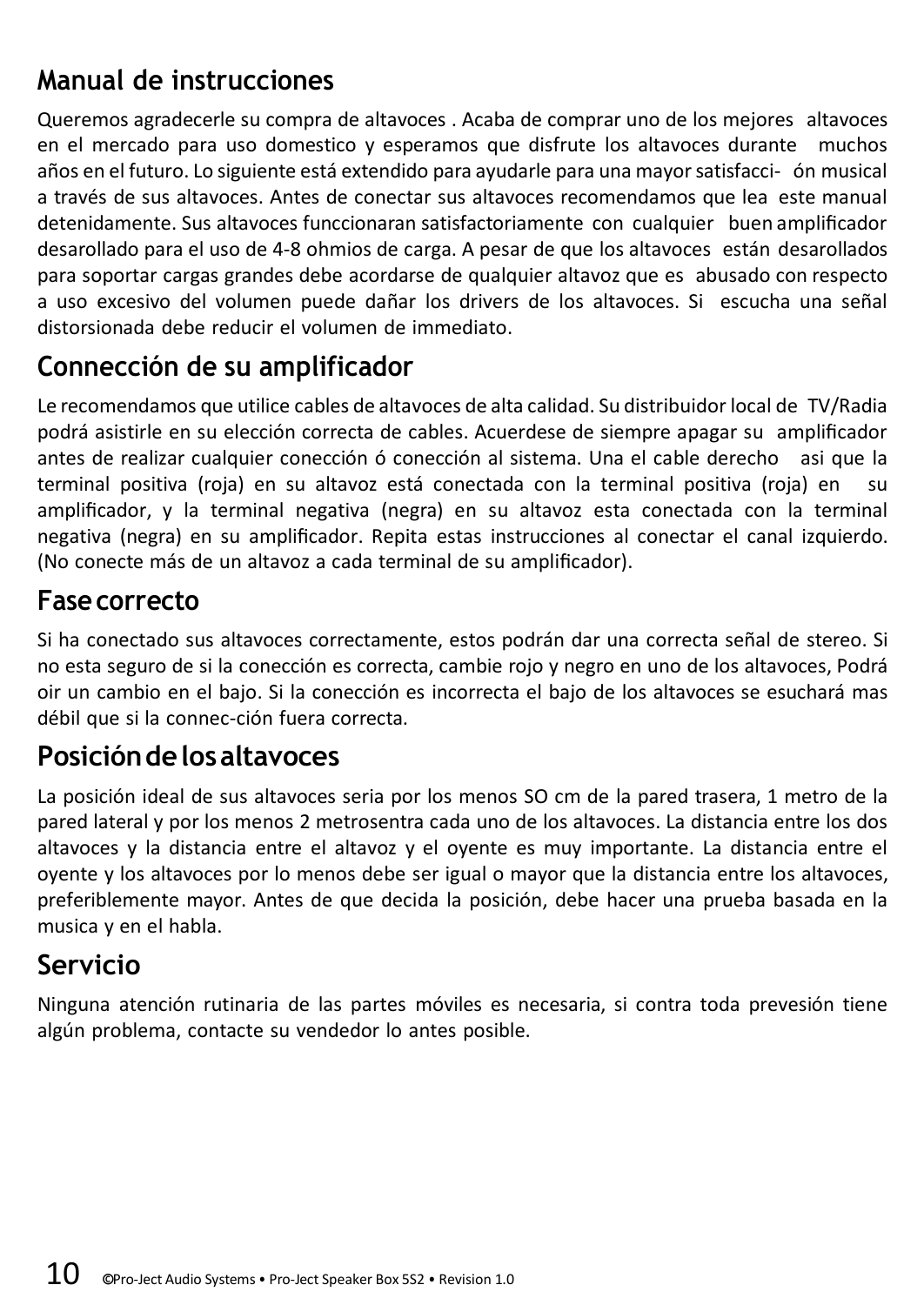# **Manualed'istruzioni**

Grazie per aver acquistato questi diffusori : nel settore dell'Hi-Fi domestico sono tra i migliori attualmente disponibili e siamo certi che Vi garantiranno moltissime ore di piacevole ascolto delta vostra musica preferita. Le istruzioni che seguono Vi saranno d'aiuto per ottenere le prestazioni ottimali da questi diffusiori: raccomandiamo perciò di leggerle attentamente prima di effetturare il collegamento all'amplificatore.

# **Compatibilità elettrica con l'amplificatore**

Il vostro sistema di diffusori funzionerà perfettamente con qualsiasi buon amplificatore progettato per carichi con impedenza 4-8 ohm. I diffusiori possono accettare carichi di potenza elevata, ma non si deve mai dimenticare che qualsiasi diffusore utilizzato ad alto volume e con i cotrolli di tono molto attivi finirà col danneggiarsi. Attenzione soprattutto quando si usano costantemente alla massima potenza amplificatori che ne possiedono poca: in tali condizioni gli amplificatori, superando i mas-simi limiti della dinamica, tendono a distorcere il suono, con prohabili danni anche per i diffusori. Quando si sente un suono distorto provenire dai diffusori, bisogna ridurre subito il livello della potenza dell'amplificatore.

# **Collegamento al vostro amplificatore**

Per il collegamento diffusori-amplificatore raccomandiamo vivamente di utilizzare cavi di alta qualità, codificati con diversi colori ed apposite marchiature per non avere dubbi sulla polarità: il vostro rivenditore potrà fornirvi i migliori consigli sull'argomento. Prima di effettuare il collegamento o qualsiasi regolazione del sistema, accertarsi sempre che l'amplificatore sia spento. Per il cavo del canale destro, collegare il terminale positivo (rosso) dell'altoparlante al rispettivo terminale (rosso) sull'amplificatore, e il terminale negativo (nero) dell'altoparlante al rispettivo terminale (nero) sull'amplificatore. Ripetere la stessa procedura per l'altro canale. NON collegare più di un diffusore allo stesso terminale dell'amplificatore.

#### **Messa in fase**

Se le istruzioni di collegamento sono state correttamente eseguite, i diffusori risulteranno in fase" e riprodurranno un programma stereo preciso. In caso di dubbio sulla corretta fase, provare a invertire i cavetti di collegamento (rosso e nero) su uno solo dei diffusori e riprodurre un brano con toni molto bassi simultaneamente sui due canali, dopo aver commutato su "mono" l'amplificatore stereo. Se la polarità è corretta, i tono bassi risulteranno forti e stabili: se invece la polarità non è corretta, i toni bassi si sentiranno molto più deboli.

#### **Posizionarnento**

Per ottenere i risultati migliori è assolutamente fondamentale un corretto posizionamento dei diffusori: sullo scaffale di una libreria, ad altezza di 150-200 cm, e distanti fra loro non più di 4 metri.

#### **Assistenza**

Data la loro grande affidabilità, i diffusori raramente richiedono interventi di assistenza. In ogni modo, per qualsiasi problema rivolgersi sempre al proprio rivenditore di fiducia.